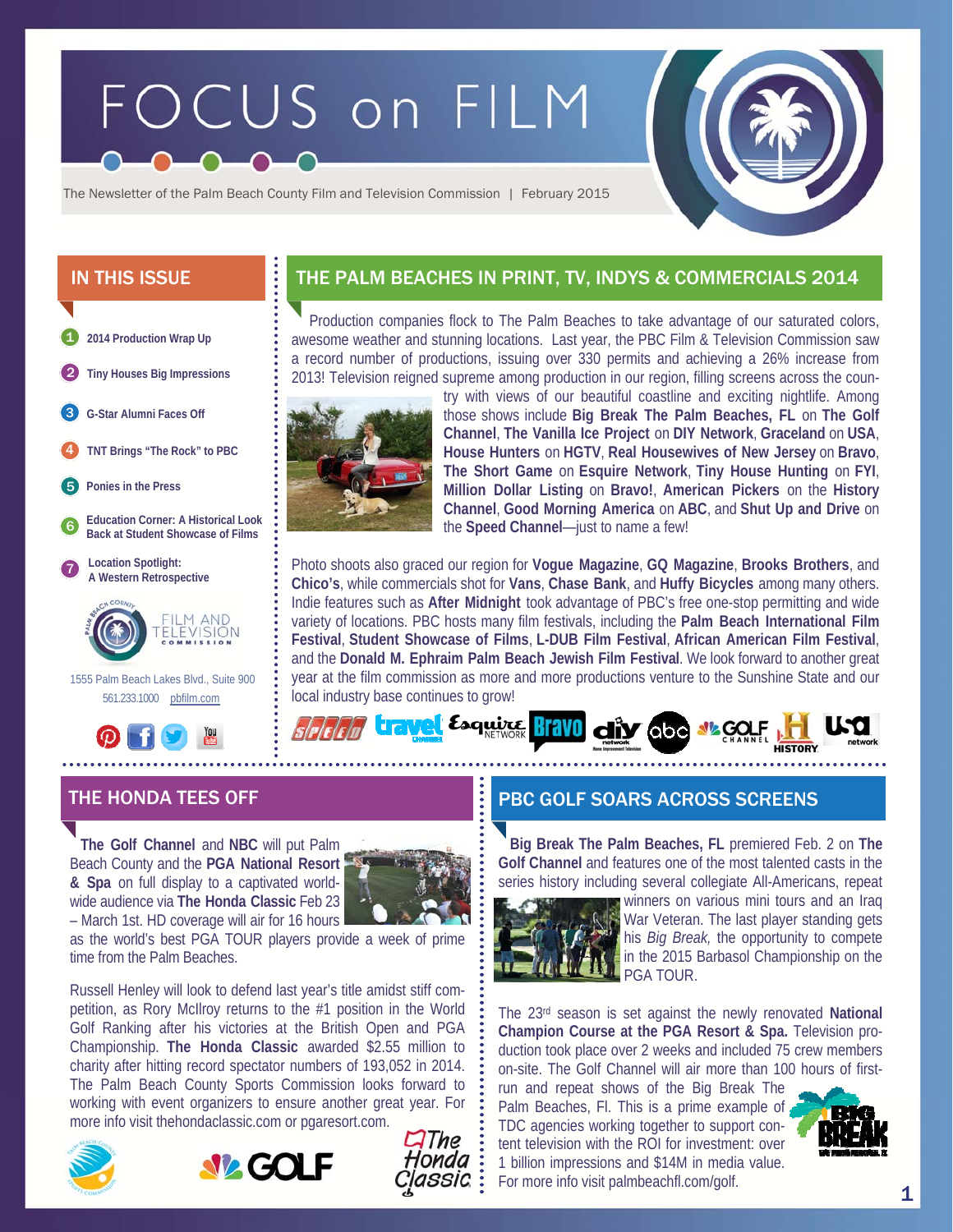

FOCUS ON FILM

### CNN DOCUMENTS LOCAL FAMILY HISTORY  $\begin{array}{|c|c|c|c|c|}\hline \textbf{.} & \textbf{SUCCESS AT THE FINISH LINE} \hline \end{array}$

**G-Star School of the Arts** in Palm Springs, FL recently welcomed **CNN's** Soledad O'Brien, who is producing a documentary titled "Honor Reclaimed." The documentary is hosted by Ms. O'Brien who is the chairman of



Starfish Media Group, a **360-media** production company and



distributor. Ms. O'Brien interviewed Staff Sergeant Melvin Morris, a Vietnam Medal of Honor winner and Mr. Morris' granddaughter, Brianna Barnes, who is a G-Star student. Soledad's pro-

duction company has been filming the documentary on Mr. Morris for the past few weeks and focuses on the circumstances of his 44 year delay in being awarded his Medal of Honor for heroic acts during the Vietnam War. For more info visit gstarschool.org.

# LAKE WORTH: BIG TV WITH TINY HOUSES

**FYI's** original television series **Tiny House Hunting** is a hit and focuses on people that are looking for smaller options to call home. *Tiny House Hunting*  visited Lake Worth, Florida, which is



home to over 1,000 historic cottages; the largest concentration of cottages anywhere in the state! The debut docu-series celebrates the exploding trend of extreme downsizing and features the owners on their search of super small living spaces around the country.

Production in PBC took place over the course of 3 days and producers were pleased, "We had a fantastic experience filming and got great support from the local community and everything went smoothly for our crew. We would definitely come back to film in Florida!" FYI is a division of **A+E Networks**, a

joint venture of the **Disney-ABC TV Group** and **Hearst Corporation**. The show airs on Mondays at 9P ET For more info visit fyi.tv.

 The Annual **Supercar Week** crosses the finishes line with great success! The initiative to define Palm Beach as a significant auto enthusiasts travel destination each January



continues to persevere as history was made this year; the Supercar Track event at **Palm Beach International Raceway** was the largest to date!



Other events took place throughout our area including a SuperCar Horse-Power exhibition at the **International Polo Club** in Wellington and many other events in West Palm Beach, Jupiter,

Palm Beach Gardens, Boca Raton, Delray Beach and Palm Beach. All of the events were created as media occasions for TV with **ICTV1** handling all aspects of production! For more info visit supercarweek.com.

#### LOOK UP! SAYS GEORGE BARNES

 Local Director **George Barnes**' 12 time award winning documentary LOOK UP! will hold its Florida premiere on February 11 at 7:00P at City Place Muvico Parisian 20 in Downtown **West Palm Beach**. The documentary challenges the safety of climate engineering experimentation and how it continues to endanger Florida's climate.



LOOK UP! takes documentary filmmaking to a new level by integrating a mobile application and engages a social network that converts "viewers" into instant activists with a touch of their smart phone. For more information visit lookupthefilm.com.

## PALM BEACH "ROXS" THE WORLD WITH EXPANSIVE NETWORK

Roxanna Cella of "**Palm Beach Rox**" continues growing her online entertainment network, **RoxWorldTV,** by partnering with Swedish media company, Life|Style Publishing. As the magazine's new International Publisher, Rox is excited to start curating "all things luxury" for Life|Style readers. Offering both print and online content, *Life|Style, The Palm Beach International Luxury Dossi***er** and the companys' additional eleven publications are distributed in over seventy countries worldwide. Just another way that Rox continues to "Bring the best of the world to Palm Beach, and the best of Palm Beach to the world." You can see Rox's interviews with A-List Celebs in these publica-



tions, and also view her exclusive One-on-One video interviews on her expansive network. For more info view the digital magazine at roxworld.tv/lifestyle-magazine-with-denzel-washington and www.RoxWorld.tv.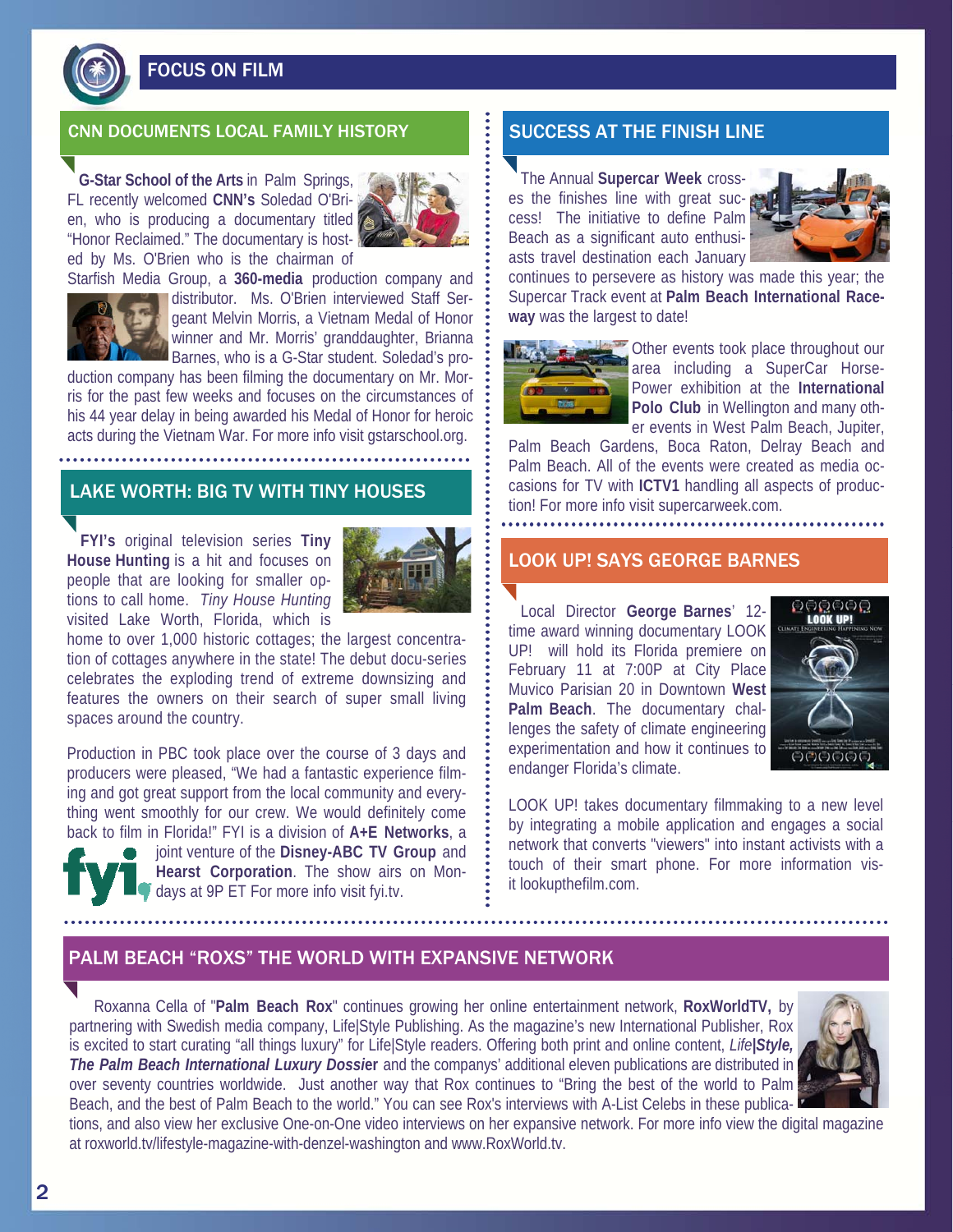# FOCUS ON FILM



## THE ROCK BRINGS HIS GAME TO PBC **FOOD BEE** PONIES PUMP UP THE PRESS

**TNT** debuts with an inspiring new series **Wake Up Call** with Dwayne "The Rock" Johnson. In Wake Up Call, Rock will lend a helping hand to everyday people who are facing enormous challenges in their



lives. In eight, one hour episodes, Johnson brings his own brand of motivation to each group of people, from wake-up calls at 4am, to emotional reunions and goal setting in a personal way. Each episode features one of Rock's celebrity friends as a special guest mentor, including UFC President Dana White as well as rapper/producer Juicy J.



The dramatic unscripted series, available in over 100 million households, made a stop in Palm Beach County where Johnson visited NBA super star Kenny Anderson at **Sugar Sand Park** and teamed up with a local Boca Raton basketball

league for some one on one court skills. Production of the episode took about 4 days and consisted of a crew of 35 people. Tune in to TNT Fridays 9pm. For more info visit tntdrama.com.

#### DELRAY BEACH IN CENTER COURT

 First serve at the **Delray Beach Open by The Venetian® Las Vegas** is Feb 13, featuring the world's only ten-day combined ATP World Tour & ATP Champions Tour event. 52 hours of live HD coverage



will air in more than 130 countries while more than 50,000 fans will flock to Delray Beach to see the action in-person.

Reigning US Open Champions the Bryan Brothers and Marin Cilic will join other top-ranked tennis stars like Juan Martin del Potro, John Isner, Kevin Anderson, Alexandr Dolgopolov, plus James Blake, Goran Ivanisevic and more. For more info visit YellowTennisBall.com.



The winter season means that **Wellington** once again blossoms into the winter equestrian capital of the World with horses and people flying in from all over the world. **Jennifer Wood** 

**Media, Inc.**, an equestrian public relations and marketing firm issued accreditation to hundreds of media outlets from around the world this year for the major winter events.

Equestrian season attracts worldwide press coverage from a variety of print and online media outlets, including the **New York Times**, **Horse & Hound**, **Elle Finland, New York Social Diary**, **France's TF1 TV channel**, and a variety of equestrian media outlets.





At the recent **Trump Invitational presented by Rolex at Mar-a-Lago in Palm Beach**, media outlets such as **Daily Mail**, E**! Online, Extra Online, New York Post** covered the event. For more information please visit PBIEC.com

or globaldressagefestival.com. <u>. . . . . . . . . . . .</u>

#### TIGER SHARK LOVE

 **Jim Abernethy** is an awardwinning underwater photographer, filmmaker and author who has pioneered the art of shark encounters, earning the nickname "Shark Whisperer." His shark skills are on full



display in a recent YouTube video titled "Tiger Shark Love", where Abernethy plays affectionately with a friendly tiger shark named Tarantino.

Abernethy stated, "My goal is to show everyone the true nature of these magnificent creatures." The video can be seen on YouTube under **"Tiger Shark Love- Tarantino".**

## LOCAL ALUMNI FACES OFF ON SYFY'S HIT REALITY SERIES

 **G-Star School of the Arts** Alumni, **Emily Serpico** appears as the youngest contestant on the hit competition series **Face Off**. SyFy's original series show pits the top science fiction/horror makeup artists in the world against



one another for one hundred thousand dollars, a new car and a big trip completes the grand prize package that includes and the honor of being Hollywood's next great effects artist. The series featuring the local Wellington competitor, airs on Syfy Tuesdays at 9pm ET and the dramatic ending will involve viewer voting. Syfy is a media destination for imagination-based entertainment available in 96 million homes. For more info visit syfy.com.



*Emily Serpico*